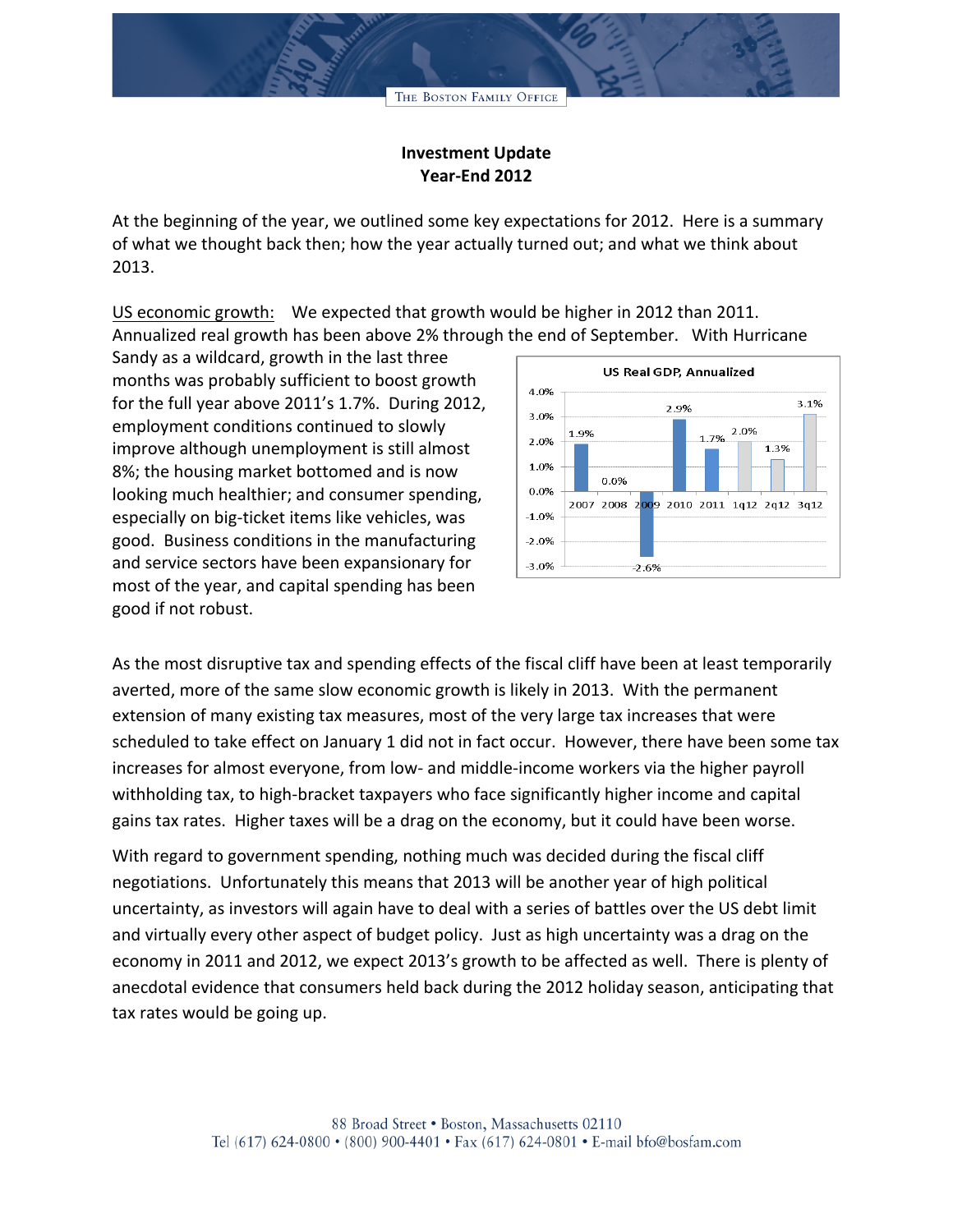Europe and the euro: We thought that Europe would continue to muddle along and be able to avoid the collapse of the euro. Quoting our friends at Bretton Woods Research, "His [ECB president Mario Draghi's] pledge on July 26th to do everything necessary to preserve the euro was a game-changer for financial markets. In very quick fashion, Draghi effectively extinguished European currency risk and sovereign default risk plaguing markets since early 2010 when the Greek government first began to exhibit chances of a default. Draghi's pledge made clear that European policymakers 1) would not allow any scenario in which an EU member would be allowed to exit the euro currency zone, and 2) they would do everything necessary to ensure that that the central bank would essentially guarantee EU member sovereign debts."

The large declines in Italian, Greek, Portuguese and Spanish bond yields since July 26 and the corresponding rallies in those countries' equity markets indicate just how important this ECB step was. Although sovereign defaults are not a risk at present, Europe's growth outlook has not improved in any fundamental way, nor will it as long as countries follow the path of higher taxes and austerity. For 2013 as in 2012, Europe will not implode but recession or at best very slow growth is what we expect.

Growth in the rest of the world: We expected that many of the emerging markets and particularly China would grow more slowly than in the recent past, but would avoid recession. Of the BRIC's, Brazil's growth was only slightly positive and India shrank slightly, while China and Russia had better growth that also improved as the year passed. Chinese growth has been perking up late in 2012, and 2013 should be as good or better.

Equity markets: For 2012, we thought that modest P/E expansion and growing corporate earnings would combine to produce U.S. equity market returns of about 10%. Happily the year turned out even better than that. Using consensus estimates, S&P 500 company earnings for the following twelve months increased from \$106 to \$114 during the year, and during the year the S&P 500's forward P/E multiple expanded from 11.5X to 12.5X.

For 2013, we would not be surprised if earnings growth is lower than in 2012. Late in 2012, many companies reported somewhat disappointing revenues, which if the trend continues will make profit growth that much more difficult to achieve.

Then again, emerging markets might be more of a help to profits in 2013, and equity markets could easily have another good year. As usual, there is plenty to worry about, but not enough to keep us from continuing to invest in stocks for long-term appreciation.

| 2012 Equity Markets *           |         |
|---------------------------------|---------|
| S&P 500                         | 13.4%   |
| Dow Jones Industrials           | 7.3%    |
| NASDAQ                          | 15.9%   |
| Russell 2000                    | 14.6%   |
| <b>MSCI EAFE</b>                | 13.6%   |
| <b>MSCI Emerging Mkts</b>       | 15.2%   |
|                                 |         |
| 2012 US Equity Market Sectors * |         |
| <b>Financials</b>               | 26.6%   |
| <b>Consumer Discretionary</b>   | 21.9%   |
| Health Care                     | 15.2%   |
| Technology                      | 13.2%   |
| Industrials                     | 12.5%   |
| Telecommunications              | 12.5%   |
| Materials                       | 12.2%   |
| <b>Consumer Staples</b>         | 7.5%    |
| Energy                          | 2.3%    |
| Utilities                       | $-2.9%$ |
|                                 |         |
| * Price change only             |         |